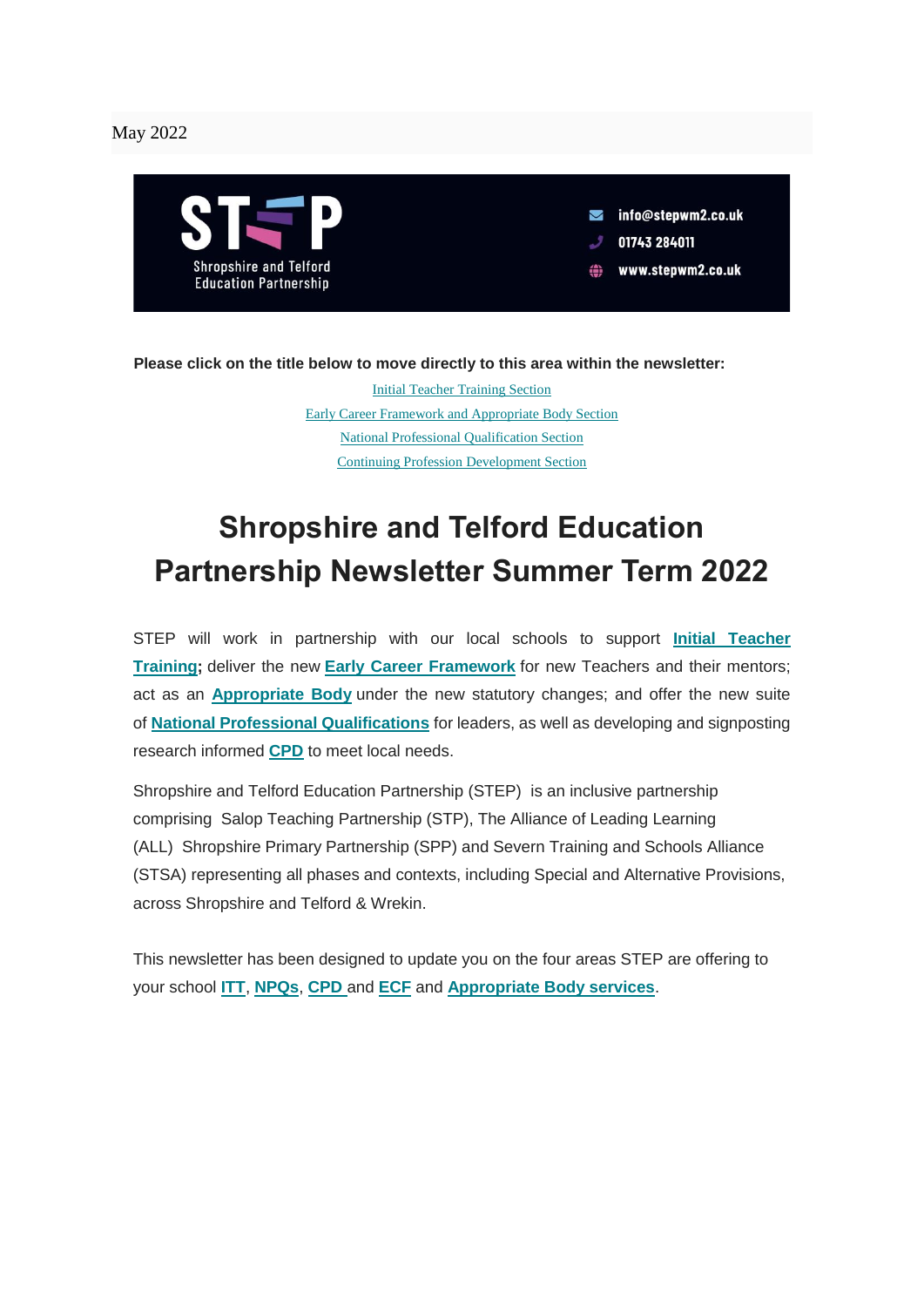



# <span id="page-1-0"></span>**National Professional Qualification (NPQ) News**

#### [STEP NPQ Delivery](https://www.stepwm2.co.uk/page/?title=NPQ&pid=22)

February saw the launch of the new NPQs with 160 participants on our programmes being delivered in Shropshire and Telford.

Feedback has been extremely positive and reports of the training already impacting workbased practice. The testimonials below capture the expert delivery and the accessibility of the programmes:

#### [NPQLT \(Leading Teaching\)](https://leadinglearning.co.uk/npqlt/)

'I have been pleased with the format of the learning, I have found everything accessible. I was concerned about finding time to complete this training whilst having a young family but so far I am finding the correct work-life balance.'

#### [NPQLBC \(Leading Behaviour and Culture\)](https://leadinglearning.co.uk/npqlbc/)

'I am enjoying the research element of the course as I feel I am gaining an insightful understanding into different cultures of behaviour and making reference to highly recommended sources.'

#### [NPQLTD \(Leading Teacher Development\)](https://leadinglearning.co.uk/npqltd/)

'I believe that I have grown as a leader in terms of confidence and self-efficacy. My knowledge of science of learning has enabled me to voice the rationale behind my strategy confidentially to my department'

#### [NPQSL \(Senior Leaders\)](https://leadinglearning.co.uk/npqsl/)

'The learning has been really good and fits around my hectic school and home schedule. The information provided along with the summaries has certainly helped me access the materials at my own pace. The F2F sessions and webinars have been excellent.'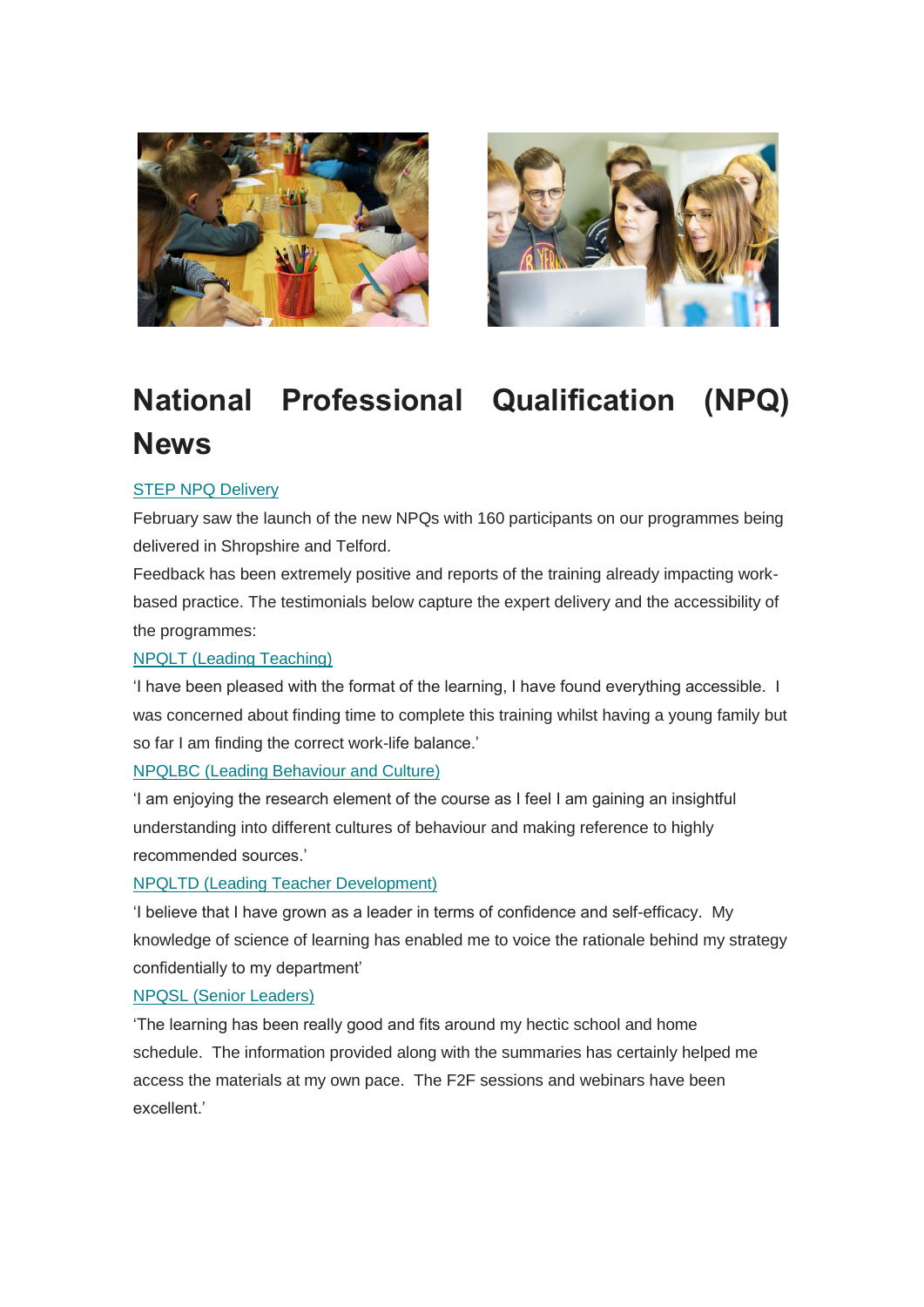#### [NPQH \(Headship\)](https://leadinglearning.co.uk/npqh/)

'Great expertise and support provided, webinars are a great way of both networking and listening to real-life experience which I feel adds more context to strategies and ways of thinking provided.'

#### [NPQEL \(Executive Leaders\)](https://leadinglearning.co.uk/npqel/)

'I feel like I am looking at my leadership from a different view point and I have felt a growing confidence as a leader. The reasons for this are: increasing knowledge, support from facilitators, and reassurance from learning that what I have done is right.'

[Click Here](https://leadinglearning.co.uk/new-npqs-from-sept-21/) to find out more.

#### **The NPQs are again fully funded for 2022 – 2023 cohorts.**

Don't miss the opportunity for you and your colleagues to impact school improvement and drive impact across your school / Trust. We are now taking Registrations of Interest for new cohorts launching in February 2023. [Click Here](https://leadinglearning.co.uk/new-npqs-from-sept-21/) to find out more.





## <span id="page-2-0"></span>**Early Career Framework and Appropriate Body News**

STEP have surpassed all recruitment targets and worked hard to introduce and develop the new statutory professional development entitlement available to Early Career Teachers. The programme has been well received and the quality of the professional learning is supporting our ECTs across Shropshire and Telford and impacting on their work-based practice.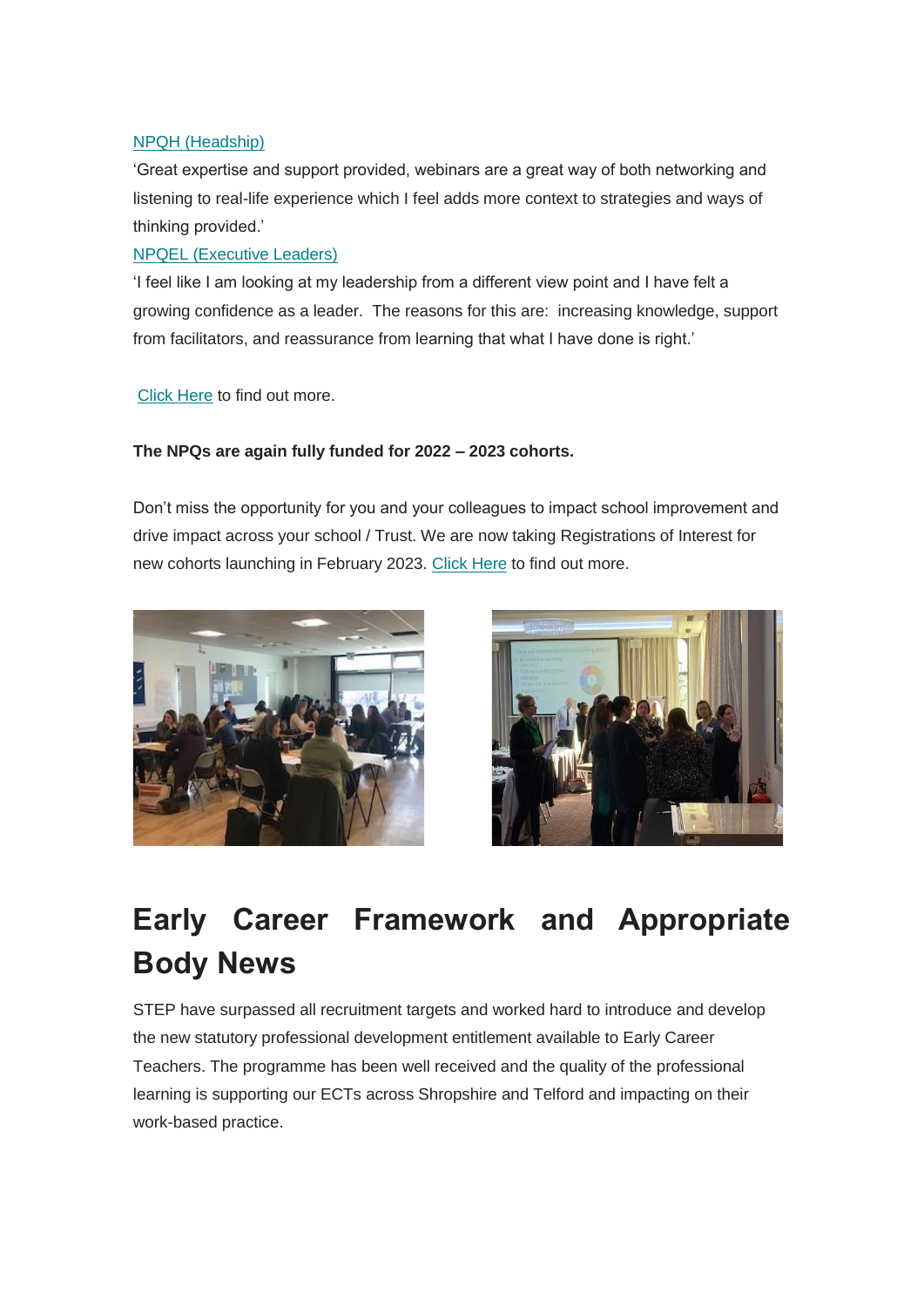Why choose STEP for your Early Career Teachers?·

- You will be supported by one of the main delivery partners for Provider Led ECF and working with a National ECF provider - Best Practice·
- In choosing the provider led route it will allow your school (s) to access funding to support Early Career Teachers (ECTs) as well as their mentors.·
- You will be provided training based on the latest educational research and designed by internationally recognised experts in this field.·
- You will have confidence that experienced, local facilitators will adapt materials to reflect our local context·
- There is no need to submit your school or Trust ECF programme for scrutiny to your Appropriate Body if you follow the provider led route.

#### **[Early Career Framework](https://www.stepwm2.co.uk/page/?title=ECF%2FAB&pid=21)**

- The DfE will be contacting every school's Induction Tutor in preparation for inputting new ECT and ECM details for Cohort 2 (Sept 22). Registration opened on the 10th May 2022. [https://manage-training-for-early-career](https://manage-training-for-early-career-teachers.education.gov.uk/)[teachers.education.gov.uk/](https://manage-training-for-early-career-teachers.education.gov.uk/)
- Face to Face training is back! Whilst there may be occasions Facilitators may resort to Teams to deliver ECT and ECM sessions, for the most part we are delighted to see the return of face-to-face meetings.
- Schools who haven't had an ECT yet and those wishing to swap lead providers, from another provider to Best Practice Network, will need to register their school via the BPN website [School's registration form.](https://ccms.bpnsystems.net/ecf_application/)

#### **[Appropriate Body](https://www.stepwm2.co.uk/page/?title=ECF%2FAB&pid=21)**

- Look out for STEP Early Career Teacher and Mentor Event in September 2022. An overview of the ECF and expectations around Appropriate Body; networking opportunities; key note speakers and refreshments. Details to be confirmed this term.
- When registering your new ECTs for September 2022, don't forget to sign up with STEP as your Appropriate Body. <https://www.stepwm2.co.uk/page/?title=ECF%2FAB&pid=21>
- End of Year Assessment deadline date for first year ECTs: Friday 15th July.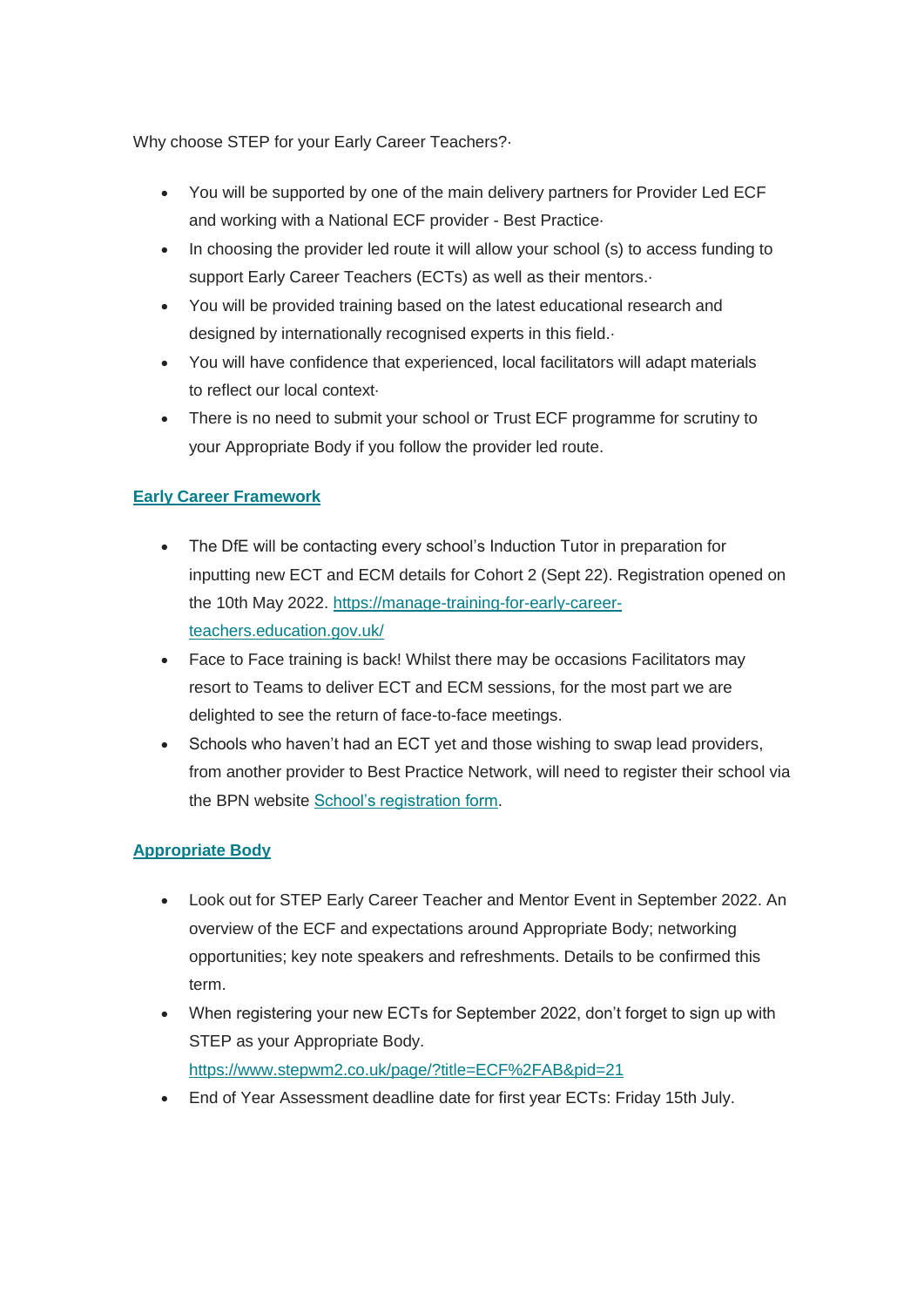



### <span id="page-4-0"></span>**Initial Teacher Training News**

Together STEP are currently training over 100 Associate Teachers, who have shown dedication and resilience during these challenging times both learning from and supporting school staff across the area.

One of the positive outcomes of forming STEP has been to bring together the previous Teaching School Alliances who have offered School Direct PGCE /QTS across Shropshire and Telford and Wrekin for many years. This has led to greater collaboration and the sharing of expertise and support the locality.

Alliance of Leading Learning Salop Teaching Partnership Severn Training and Schools Alliance Shropshire Primary Partnership

Working collegiately, we have ensured the voice of STEP, with the University of Chester, has been strengthened. We have been able to influence the School Direct courses we deliver across Early Years, Primary and Secondary phases.

All the STEP School Direct Teacher Training providers continue to offer individually designed and area appropriate programmes to meet the needs of the locality in which they are delivered. People from all walks of life, from those just out of University to second and third career changers are involved in the programmes bringing a wide range of experiences and a special dynamic to sessions and the course.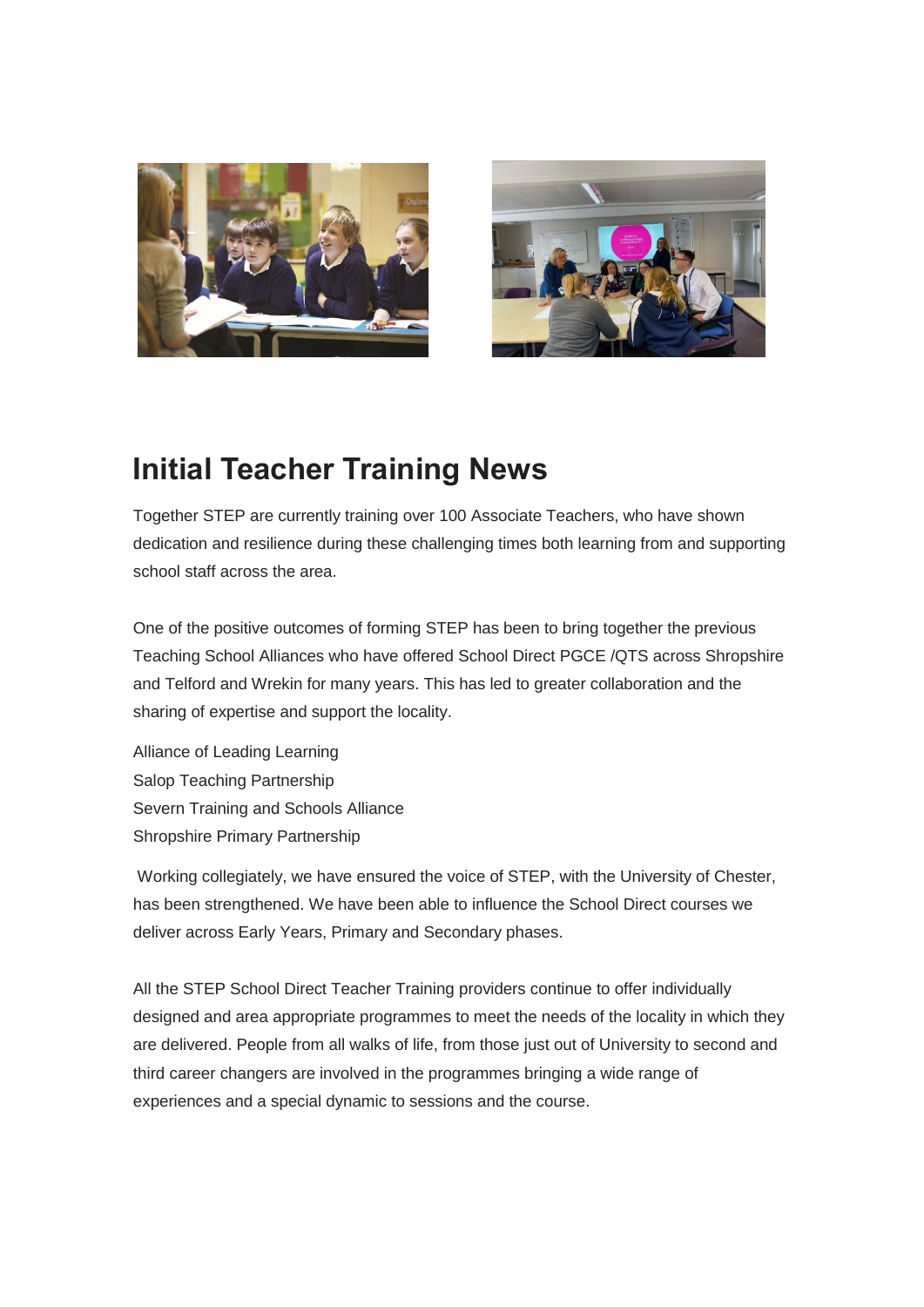Our recent information evening at University Centre Shrewsbury giving gave those attending from the region the opportunity to question each alliance about the courses they offer, to best suit their needs.

Feedback and testimonies from those due to complete their training at the end of the Summer term:

*"It's like having a first - class university right on your doorstep."*

*"The balance of interactive and theoretical training has supported us to build our confidence to teach."*

*" We have loved the friendly cohort, everyone is supportive from school staff, facilitators to the members of the group. There is plenty of opportunity to share experiences, reflect and learn."*

Further information can be found on the ITT section on the [STEP website.](https://www.stepwm2.co.uk/page/?title=ITT&pid=23)





### <span id="page-5-0"></span>**Continuing Professional Development News**

STEP has successfully offered high quality CPD programmes this year that have been in high demand and underpinned by effective professional development mechanisms as recognised by the EEF.

#### **National Award for SEN Coordination Qualification**

Participants are working toward the NASENCO qualification with Best Practice. 100% of learners would recommend this training to their colleagues and believe that it offers great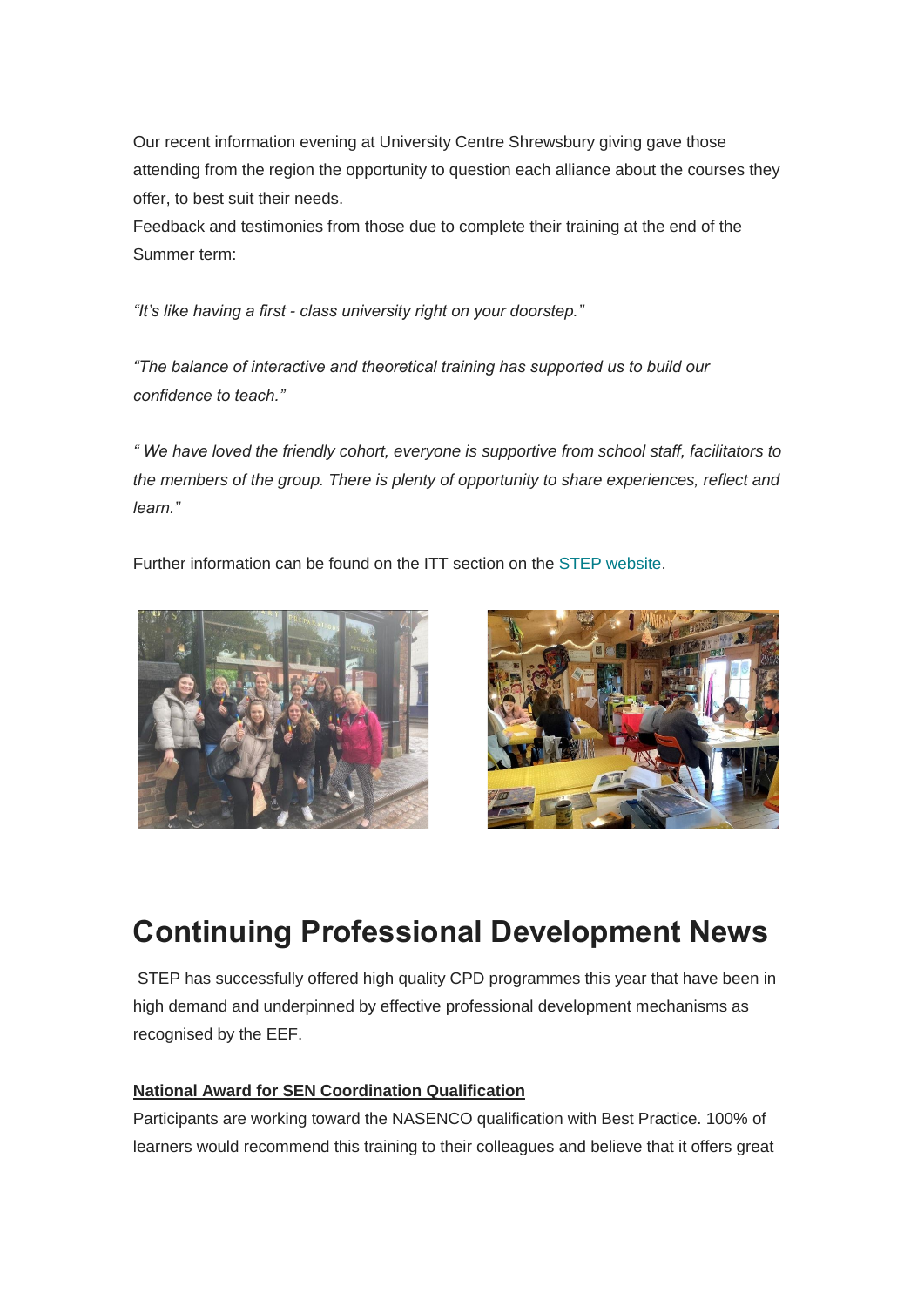opportunities to network with others.

#### **National Educational Leaders in Mental Health for Headteachers, Senior Leaders and senior Trust staff - funded**

Three cohorts of senior mental health leaders have trained with us this year. Our first cohort successfully completed their training in May and once they have completed their portfolio, they will receive a Level 4 Certificate in Mental Health Aware Leadership (Education Leader in addition to accreditation as a National leader in Mental Health. Look out for further rounds of funding from the DfE to access the course in 2022-2023.

#### **Advanced Designated Mental Health Lead – funded**

The first cohort of Advanced Mental Health Leaders successfully completed the three days of training in April and will submit their portfolio of evidence to gain a Level 4 Certificate in Mental Health Aware Leadership in August.

*'The course helps you to recognise what you are doing already, to share experiences and practices with colleagues and to further develop the mental health ethos and culture within your setting for both students and staff alike'.*

Look out for further rounds of funding from the DfE to access the course in 2022-2023.

#### **Curriculum Hubs**

We are working closely with the English, Maths, Science, Computing and Music Hubs. Find out all about their professional development offers by following the links below.

| Funded by<br><b>English Hubs</b><br>燃<br>Department<br>St John Bosco Catholic<br>for Education<br><b>Primary School</b><br>St. John Bosco English Hub<br>http://www.st-johnbosco-<br>englishhubs.co.uk/ | <i><b>MathsHUBS</b></i><br><b>SHaW</b><br><b>SHAW Maths Hub</b><br>https://www.shawmathshub.co.uk/                                                                    |
|---------------------------------------------------------------------------------------------------------------------------------------------------------------------------------------------------------|-----------------------------------------------------------------------------------------------------------------------------------------------------------------------|
| <b>Teach</b><br><b>Computing</b><br>Computing Hub<br>https://www.potteries.ac.uk/professional-<br>development/computing/                                                                                | <b>SCIENCE</b><br>NING PARTNERSHIP<br>North Midlands Science Learning Partnership<br>Science Hub<br>https://www.potteries.ac.uk/professional-<br>development/science/ |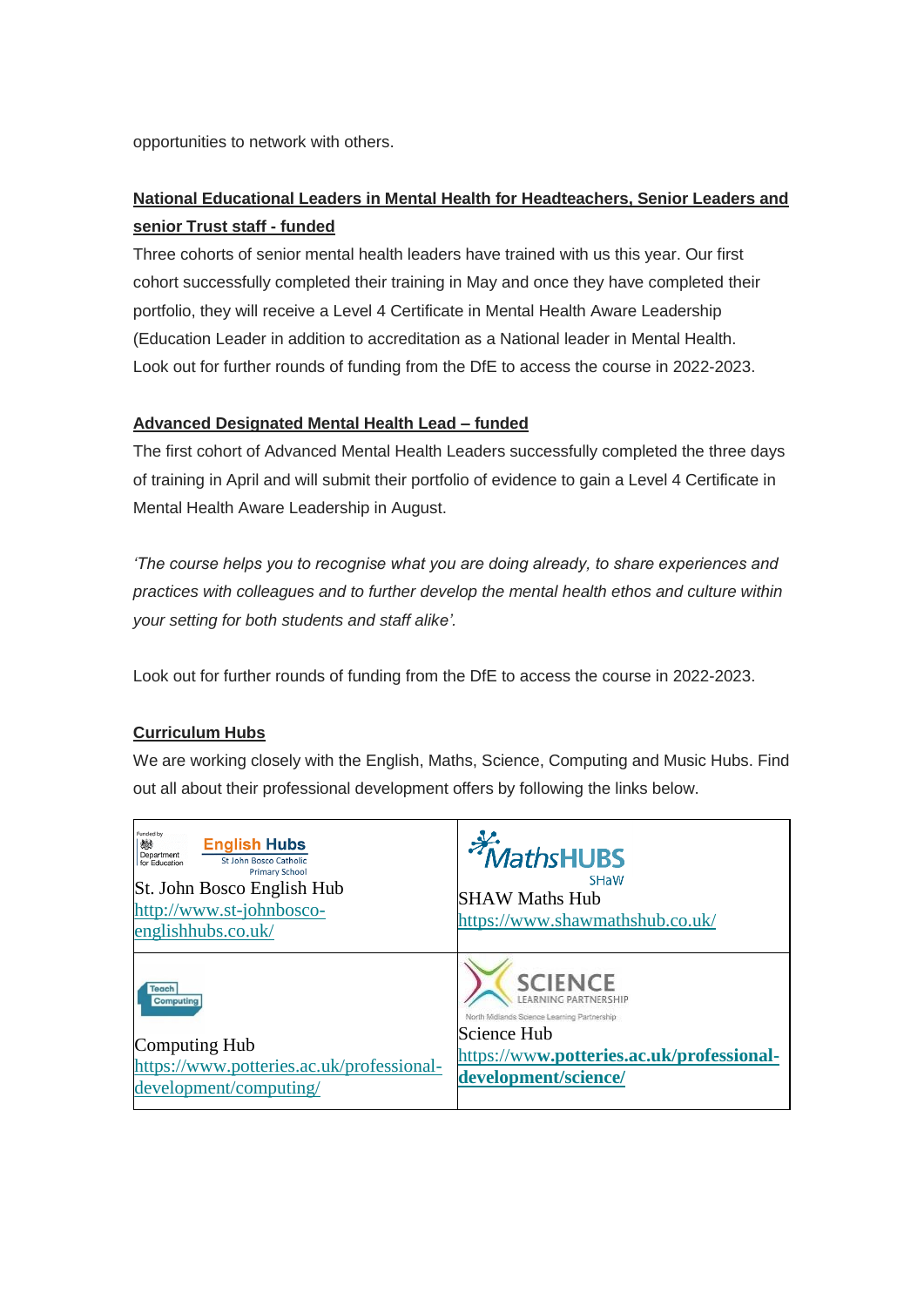



Staffordshire Research School

The Research School offers a range of professional development opportunities, including fully funded twilight sessions on Supporting Recovery – Making evidence-informed choices.



Staffordshire Research School <https://jttshub.co.uk/>





## **Updates/Reminders**

#### **Reminders Early Career Framework**

The DfE will be contacting every school's Induction Tutor in preparation for inputting new ECT and ECM details for Cohort 2 (Sept 22). Registration opened on the 10th May 2022. <https://manage-training-for-early-career-teachers.education.gov.uk/>